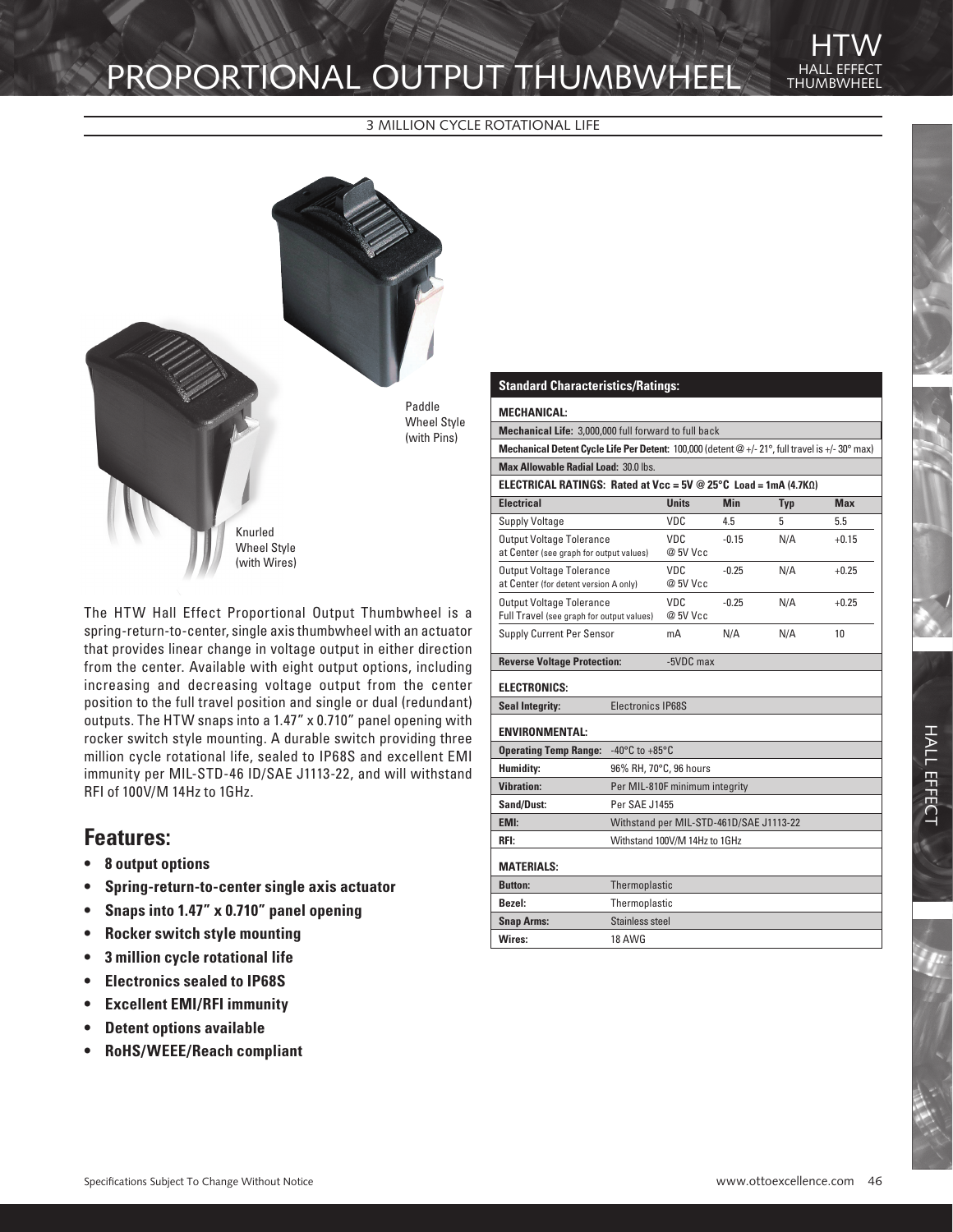## EFFECT PROPORTIONAL OUTPUT THUMBWHEEL

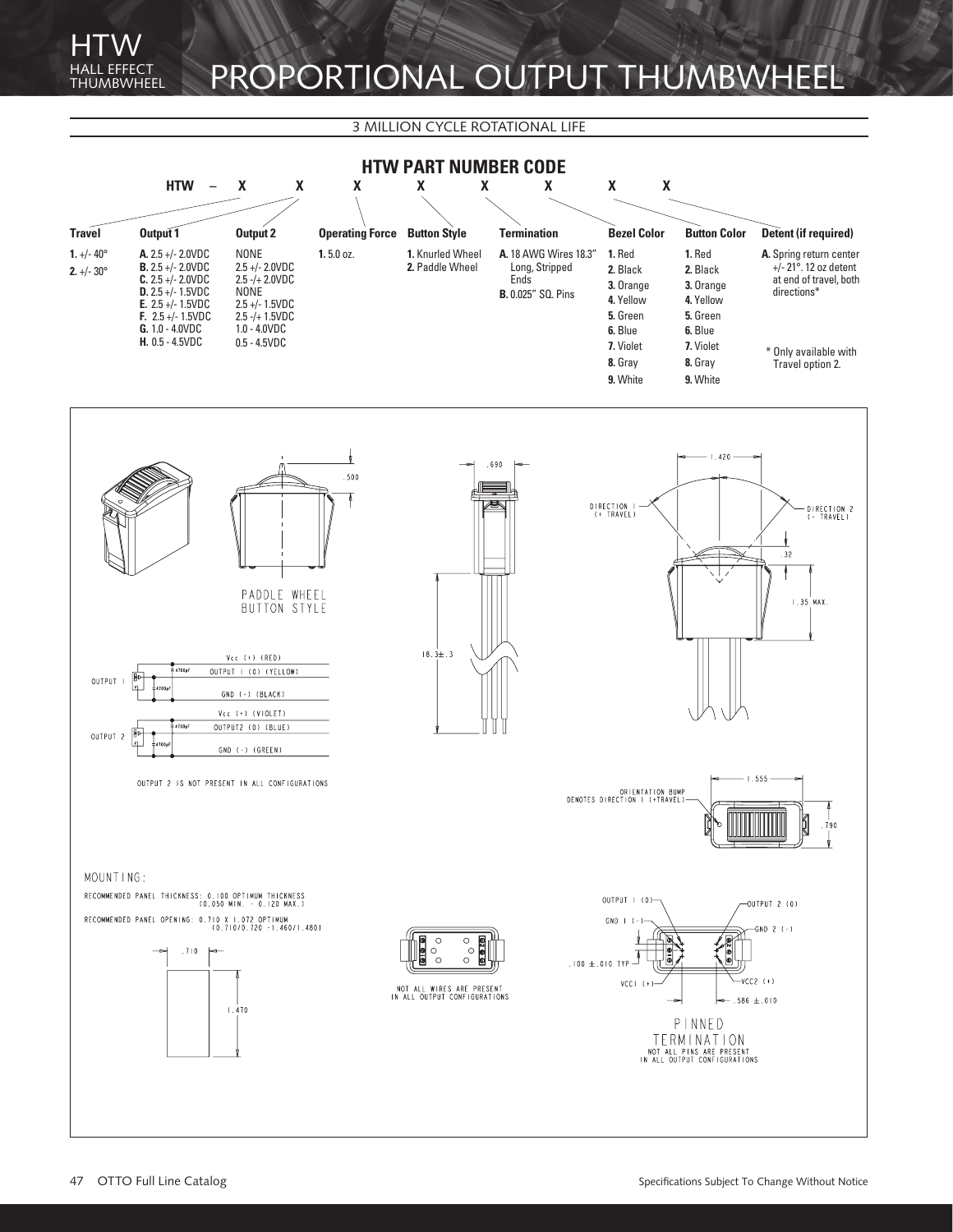### PROPORTIONAL OUTPUT THUMBWHEEL HALL EFFECT

3 MILLION CYCLE ROTATIONAL LIFE



DIRECTION 1 (+ TRAVEL)

 $\Leftarrow$ 

Specifications Subject To Change Without Notice www.ottoexcellence.com 48

DIRECTION 1 (+ TRAVEL)

 $\Leftarrow$ 

DIRECTION 2 (- TRAVEL)

 $\rightarrow$ 

DIRECTION 2 (- TRAVEL)

→

**HI IMBW** 

**HTW**